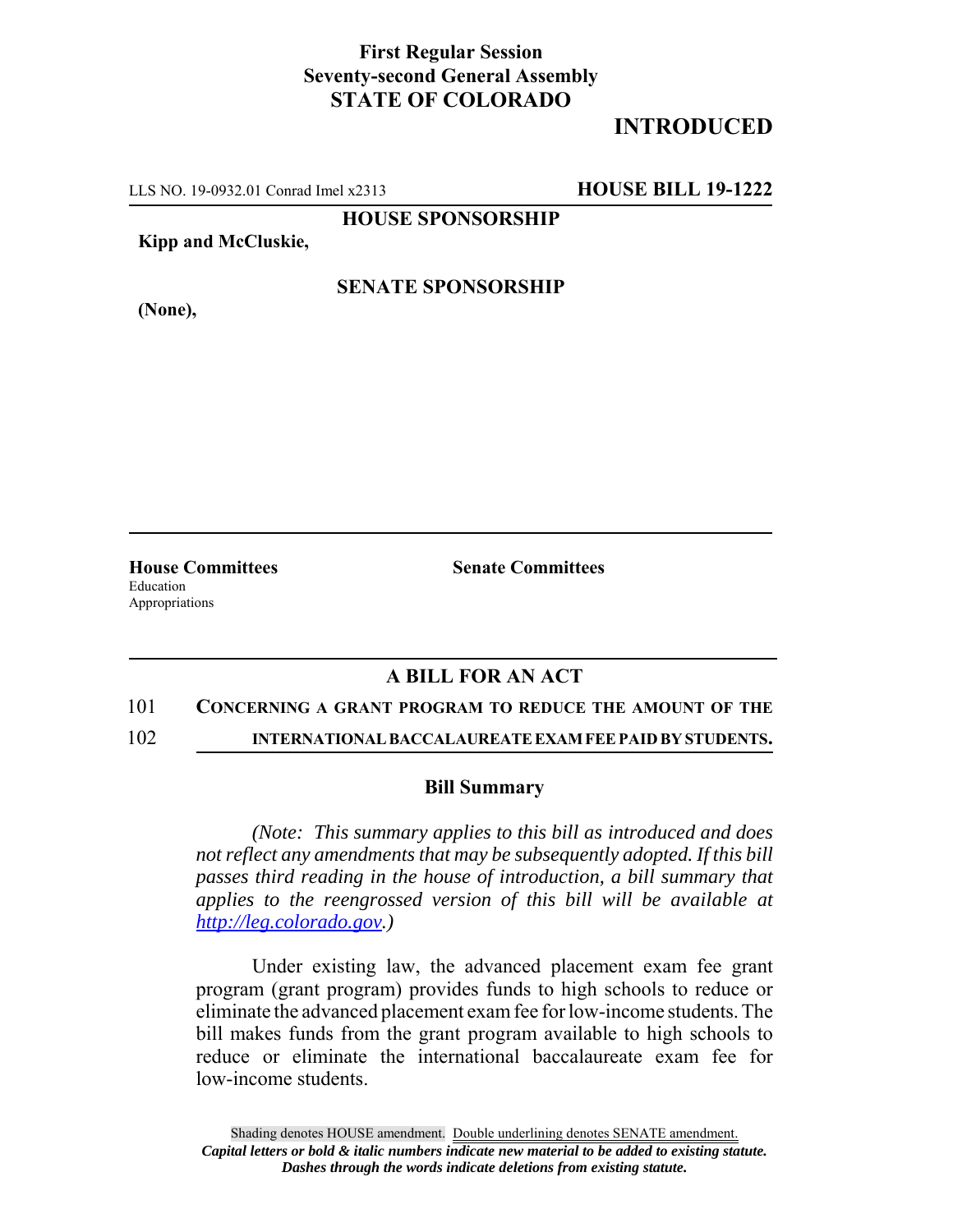Under the existing program, all grants awarded to cover exam fees must be awarded in the same amount, regardless of the cost of the exam. The bill allows the department to award a grant in a greater amount to cover a higher exam fee so long as any grants awarded for a lesser amount cover the entire cost of the exam fee for which the lesser grant is awarded.

| $\mathbf{1}$   | Be it enacted by the General Assembly of the State of Colorado:                 |
|----------------|---------------------------------------------------------------------------------|
| $\overline{2}$ | SECTION 1. In Colorado Revised Statutes, 22-95.5-101, amend                     |
| $\overline{3}$ | $(2)$ , $(3)$ , and $(4)$ ; and <b>add</b> $(2.5)$ as follows:                  |
| $\overline{4}$ | 22-95.5-101. Definitions. As used in this article 95.5, unless the              |
| 5              | context otherwise requires:                                                     |
| 6              | (2) "Eligible student" means a student enrolled in a high school                |
| $\tau$         | who is a low-income individual, as defined in 20 U.S.C. sec. 6537, and          |
| 8              | who is planning to take one or more advanced placement exams OR                 |
| 9              | INTERNATIONAL BACCALAUREATE EXAMS.                                              |
| 10             | (2.5) "EXAM" MEANS AN ADVANCED PLACEMENT EXAM OR AN                             |
| 11             | INTERNATIONAL BACCALAUREATE EXAM.                                               |
| 12             | "Grant program" means the advanced placement<br>(3)                             |
| 13             | ACCELERATED COLLEGE OPPORTUNITY exam fee grant program created in               |
| 14             | section 22-95.5-102.                                                            |
| 15             | (4) "High school" means any public school that serves grades nine               |
| 16             | through twelve and has one or more students who plan to take an                 |
| 17             | advanced placement exam.                                                        |
| 18             | SECTION 2. In Colorado Revised Statutes, 22-95.5-102, amend                     |
| 19             | $(1)$ , $(2)(b)$ , $(3)$ , and $(5)$ as follows:                                |
| 20             | 22-95.5-102. Accelerated college opportunity exam fee grant                     |
| 21             | <b>program</b> - creation - rules. $(1)$ There is created in the department the |
| 22             | advanced placement ACCELERATED COLLEGE OPPORTUNITY exam fee                     |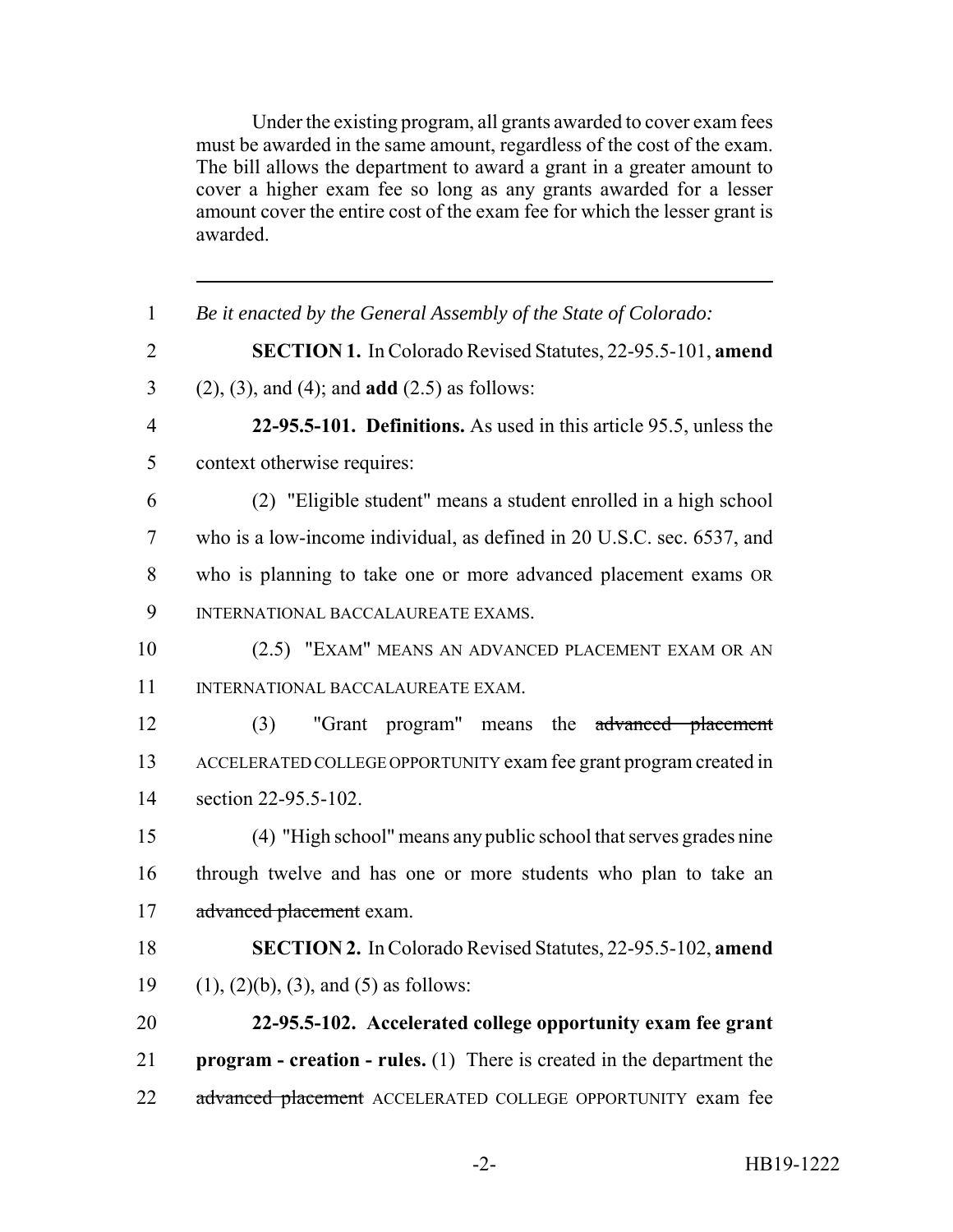grant program to increase the number of eligible students who take advanced placement exams AND INTERNATIONAL BACCALAUREATE EXAMS and receive scores for which college academic credit is awarded by 4 providing funds to high schools to pay all or a portion of advanced 5 placement exam fees on behalf of eligible students.

 (2) The department shall administer the grant program in accordance with state board rules. The department shall:

 (b) Determine the amount, based on available appropriations, that 9 will be awarded for each advanced placement exam that will be administered to an eligible student; and

 (3) (a) The amount set by the department for each advanced 12 placement exam pursuant to subsection  $(2)(b)$  of this section must be the same for each exam, regardless of the subject of the exam.

 (b) NOTWITHSTANDING SUBSECTION (3)(a) OF THIS SECTION, AND SUBJECT TO AVAILABLE APPROPRIATIONS, THE DEPARTMENT MAY AWARD A GRANT FOR AN EXAM FEE IN AN AMOUNT GREATER THAN THE AMOUNT OF A GRANT AWARDED FOR ANOTHER EXAM UP TO THE AMOUNT NECESSARY TO COVER THE ENTIRE FEE OF AN EXAM. IN ORDER TO AWARD A GRANT IN A GREATER AMOUNT PURSUANT TO THIS SUBSECTION (3)(b), ANY GRANT AWARDED FOR A LESSER AMOUNT MUST COVER THE ENTIRE COST OF THE EXAM FEE FOR WHICH THE LESSER GRANT IS AWARDED.

 (5) A high school that receives an award pursuant to this section 23 shall use the entire amount awarded to pay all or a portion of advanced 24 placement exam fees on behalf of eligible students who will take an 25 advanced placement exam in the amount set AWARDED for each exam by 26 the department pursuant to subsection  $(2)(b)$  of this section.

**SECTION 3. Act subject to petition - effective date.** This act